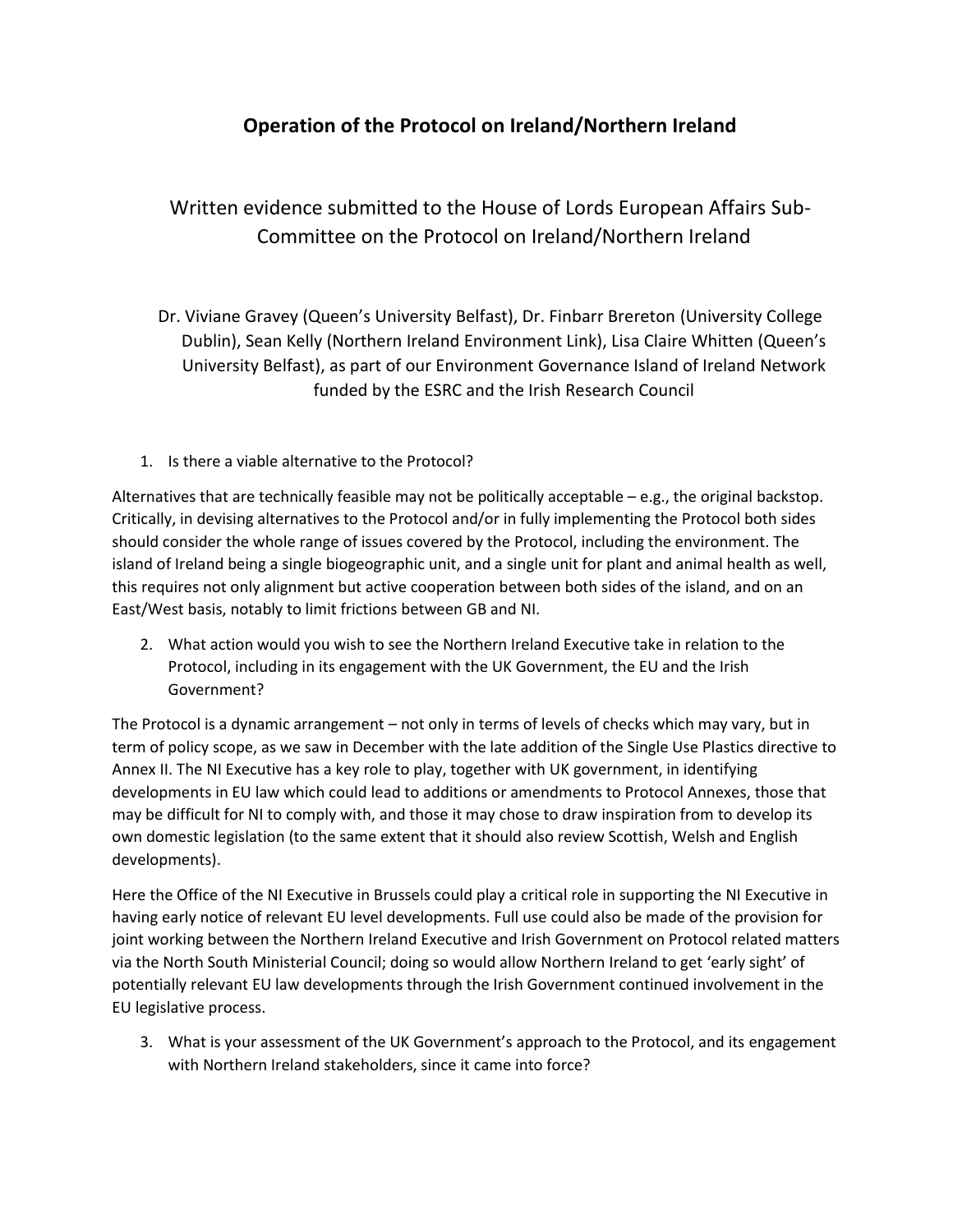There has been no engagement with the environmental NGO sector in NI by the UK government on the Protocol, despite its impact – both current and potential – on the environment on the island of Ireland.

This stands in contrast with more active engagement between environmental NGOs in ROI and the Irish government. ENGOs are represented in the Brexit Stakeholder Forum (Department of Foreign Affairs) which has regular meetings and also have regular meetings with Department of the Environment as well as with the Department of the Taoiseach on Shared Island initiative and Social Dialogue which both include cross-border/all-island environmental dimensions. While tensions surrounding checks have required particular focus from governments, it's important that in the future a broader range of stakeholders are included to consider all the dimensions of the Protocol, though dynamic, interactive engagement between government (both UK and NI executive) and civil society.

4. What practical steps can the UK and EU take through the Withdrawal Agreement Joint Committee and Ireland/Northern Ireland Specialised Committee to mitigate the Protocol's negative impact on the people and businesses of Northern Ireland?

The work of the Joint Committee and Specialised Committee to find solutions to address specific technical issues that have been identified since the Protocol came into operation (notwithstanding 'grace periods') is an essential means of mitigating any negative impacts of Brexit and/or the Protocol on people and businesses in Northern Ireland. Trade disruptions evident in the first months of implementation are unsurprising given that the Protocol's provisions were untested, and in view of the lack of preparation time given NI and GB businesses in advance of entry into force, with significant operational matters regarding the Protocol only resolved in Joint Committee decisions of 17 December 2020, and the UK-EU Trade and Cooperation Agreement only finalized 24 December 2020. As such, the role of the Joint/Specialised Committees in identifying technical problems and devising mutually agreeable solutions has been, and will continue to be, the best way of mitigating any negative effects of Brexit and/or the Protocol in Northern Ireland. Part of such mitigation will also have to include support for seizing the opportunities for NI people and businesses through continued access to the EU Internal Market.

So far, the Joint Consultative Working Group (JCWG) has been under-utilized in the management of the Protocol, however, in the medium- to long-term it could become a very important means of identifying and addressing any potential negative impacts, and indeed positive impacts, as its terms of reference anticipate for more regular meetings than the Joint/Specialised Committee and require detailed exchanges of information likely to be necessary for reaching solutions to operational issues.

5. What practical difference would a UK-EU veterinary/SPS agreement have on the operation of the Protocol?

Such an agreement would ensure the UK government delivers on its promises to not lower SPS standards after Brexit, facilitating both GB to NI and GB to EU trade. While certain checks would still need to be carried out (for example, checks which were carried out before Brexit in NI on live animals coming from GB) it would ensure a level playing field for producers and protect consumers.